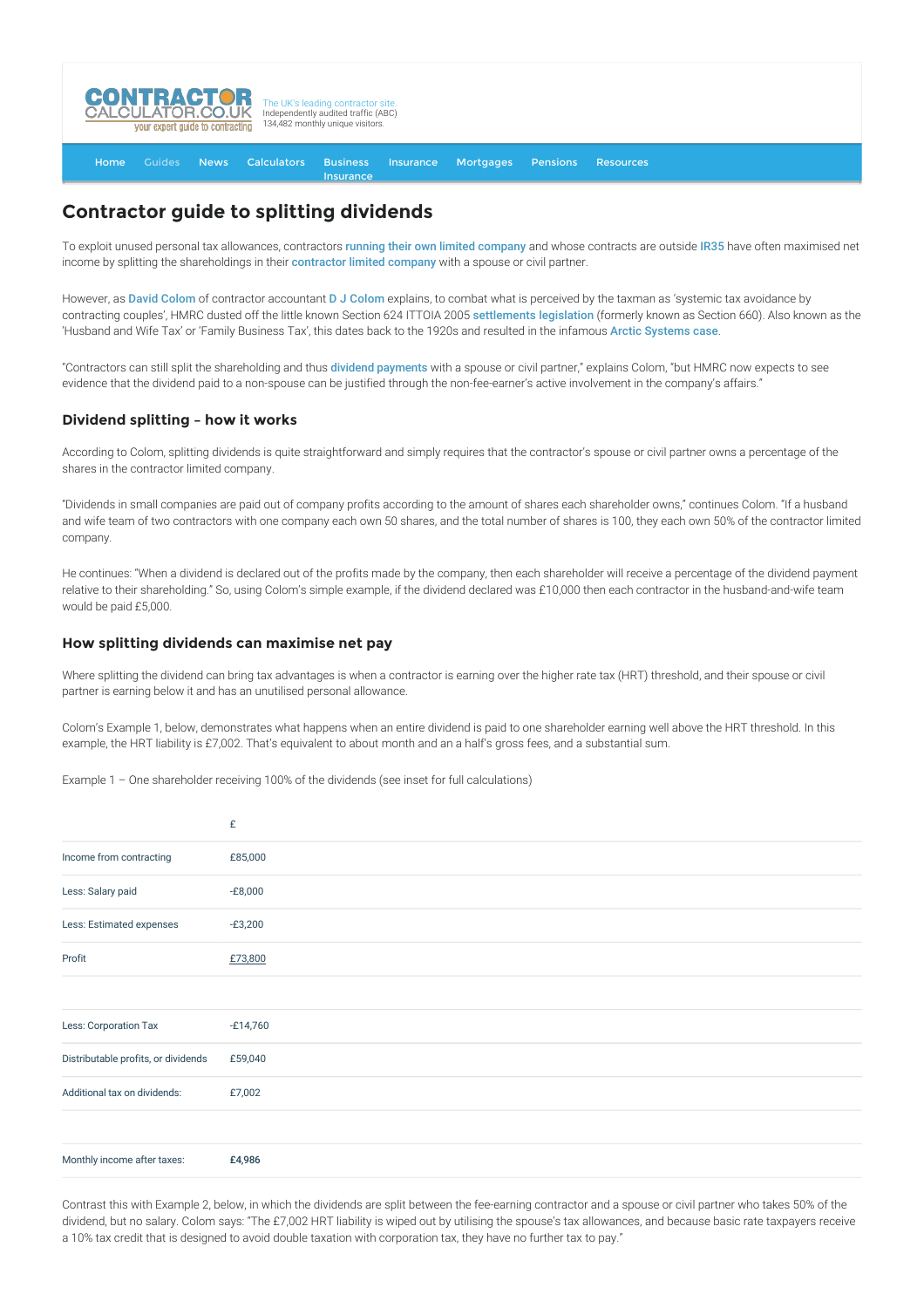The contractors net monthly income increases to £5,570, from £4,986, because the dividends have been split between a working and non-working spouse.

Example 2 – Two shareholders, 50/50 split of the dividends (see inset for full calculations)

|                                     | £            |
|-------------------------------------|--------------|
| Income from contracting             | £85,000      |
| Less: Salary paid                   | $-E8,000$    |
| Less: Estimated expenses            | $-£3,200$    |
| Profit                              | £73,800      |
|                                     |              |
| Less: Corporation Tax               | $-£14,760$   |
| Distributable profits, or dividends | £59,040      |
| Additional tax on dividends:        | <b>£None</b> |
|                                     |              |
| Monthly income after taxes:         | £5,570       |

# **Dividends may attract the attention of HMRC and the settlements legislation**

Spouses and civil partners are, under certain circumstances, exempt from the [settlements legislation](http://www.contractorcalculator.co.uk/settlements_legislation.aspx). This 'spousal exemption' means that a fee-earning contractor can gift shares, and resulting dividend income, to a non-fee-earning spouse and HMRC cannot apply the settlements legislation.

Although this exemption was clarified in the Arctic Systems ruling, there are conditions:

The shares must be ordinary shares with full voting and capital distribution rights and the spouse or civil partner must play an active role as a shareholder in the business

The shares must be an 'outright gift', which means any dividends paid to the spouse or civil partner should be their income to spend as they wish and not just a mechanism for routing money back to the main shareholder

The spouses/civil partners must be living together; if living apart, the exemption does not apply.

If the income splitting regime used by the contractor fails those conditions, the spouse could be found to be inside the settlements legislation. Then they might have to consider one of the strategies for non-fee-earning shareholders outlined below.

### **Dividends to non-spouses must be earned to justify income splitting**

The spousal exemption confirm by the Arctic Systems case only applies to a non-fee-earning spouse or civil partner, and not a non-fee-earning partner, family member or friend.

Therefore to avoid being caught in the settlements legislation trap, Colom recommends that the shareholding nonspouse becomes a director of the company and plays a significant role in the management of the company. In addition, the share allocation should reflect the work undertaken by the two parties; so this is likely to lead to splits like 60:40 or 70:30, rather than the traditional 50:50.

"The shareholder and director who is not the main fee earner and not a spouse or civil partner should clearly have a role in the business to justify earning the dividends," Colom adds. "This could be managing administration, so that the contractor is completely free to focus on fee earning, or doing some marketing. A partnership with one director earning fees and the other ensuring they are able to do so and being paid, say, 30% of the dividend is perfectly legitimate."

Dividends in small companies are paid out of company profits according to the amount of shares each shareholder owns

David Colom, D J Colom

Colom suggests typical support tasks for a non-fee-earner which is not a spouse include holding the company minute book, bookkeeping and managing the money, answering calls and correspondence, plus marketing, which might include searching for contract opportunities and running the company website.

#### **Jointly owned shares, share classes and dividend waivers**

The tax breaks that used to accompany the joint ownership of shares by a husband-and-wife team versus individual ownership have long since been removed by past Finance Acts, and, according to Colom, complex share classes must be avoided at all costs.